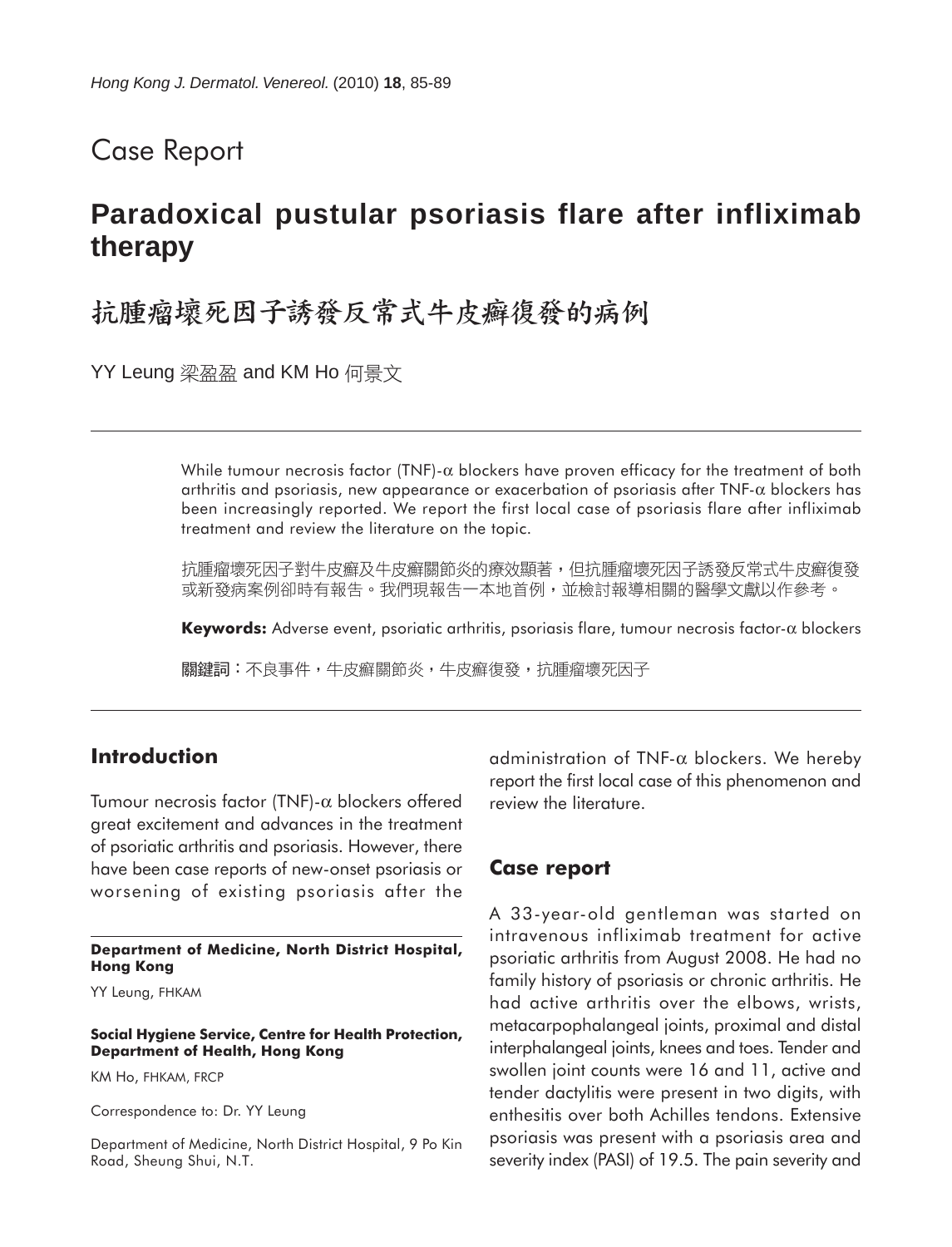patient global health assessment on a 100 mm visual analogue scale were 70 and 100. He had chronic hepatitis B infection and had a history of hepatitis in 2007 after taking herbal medications. He received entecavir prophylaxis during infliximab treatment.

The patient experienced rapid improvement in skin and joint conditions since week 2 after infliximab and the improvement was maintained till week 18 (Figure 1). Around week 19, just one week before scheduled infliximab infusion, he was admitted for cellulitis of both shins. He experienced worsening psoriasis with thick plaques reappearing on the shins. He stretched the lesions and peeled off the scaling skin. There was diffuse redness and hotness over both shins. Patient had a fever of 38 $\degree$ C and serum WBC was 14 x 10 $\degree$ /L. Erythema of the shin improved with a course of ampicillin and cloxacillin. However, plaque lesions persisted and new pustular lesions arose on palms and soles (Figure 2). The patient also experienced mild joint symptoms including three tender joints, one swollen joint and three dactylitis. Differential diagnoses were either inadequate dosing of anti-TNF therapy or a paradoxical flare of psoriasis due to anti-TNF therapy.

Infliximab infusion was stopped and the patient was put on topical steroid treatment with partial resolution of skin lesions. He was then given cyclosporine, which he could not tolerate. His skin lesions were later controlled by acitretin and the joint symptoms were controlled by sulphasalazine.



Tender joint=number of tender joints (0-68); swollen joint=number of swollen joints (0-66); pain=pain score (0-100); GH=patient's assessment of global health (0-100); PASI=psoriasis area and severity index (0-72). The 2 dotted time lines indicate time of last dose of infliximab and initial scheduled dosing of infliximab.

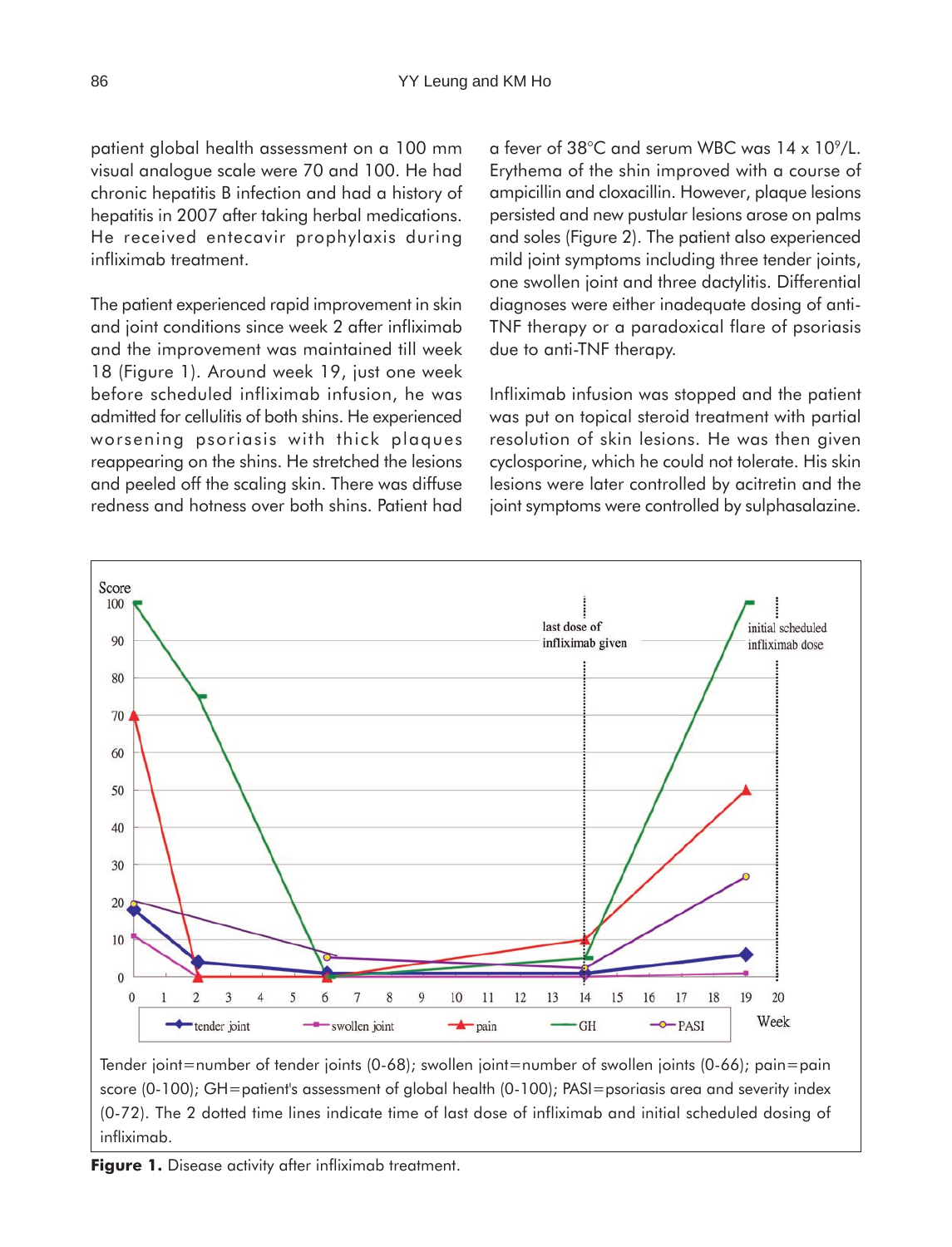



Figure 2. Flare of psoriasis and pustular eruptions after infliximab.

## **Discussion**

TNF- $\alpha$  blockers have been very effective in the control of both joint and skin manifestations of psoriatic arthritis. However, the sudden appearance or exacerbation of psoriasis during anti-TNF-α treatment has been increasingly described in case reports and series. We present the first local case of paradoxical pustular psoriasis eruption related to TNF-α blockers. The presentation of pustular psoriasis can mimic cellulitis.

Goiriz et al reported eight cases of psoriasis receiving anti-TNF treatment in a dermatology unit.1 Two had unexpected appearance of psoriasis while 6 had exacerbations and changes in morphology of existing psoriasis. The fact that one case had a flare-up of pustular psoriasis on

adalimumab re-challenge suggested a causal role by TNF- $\alpha$  blockers. The authors emphasised the change in morphology of psoriatic lesions. Six patients developed guttate psoriasis between 15 days and 18 months after anti-TNF-α treatment, and lesions appeared in areas of the body that were free of psoriasis at baseline. The same group reviewed another 14 cases in the literature and found that 13 cases had new-onset psoriasis while one had exacerbation during anti-TNF-α treatment. All three TNF- $\alpha$  blockers in the market including etanercept, infliximab and adalimumab were involved. The clinical type of psoriasis was another matter of interest. Nine out of the 14 reported cases had pustular psoriasis with or without plaque lesions.

Wollina et al reviewed 120 cases of TNF-α blocker induced psoriasis or psoriasiform exanthemata in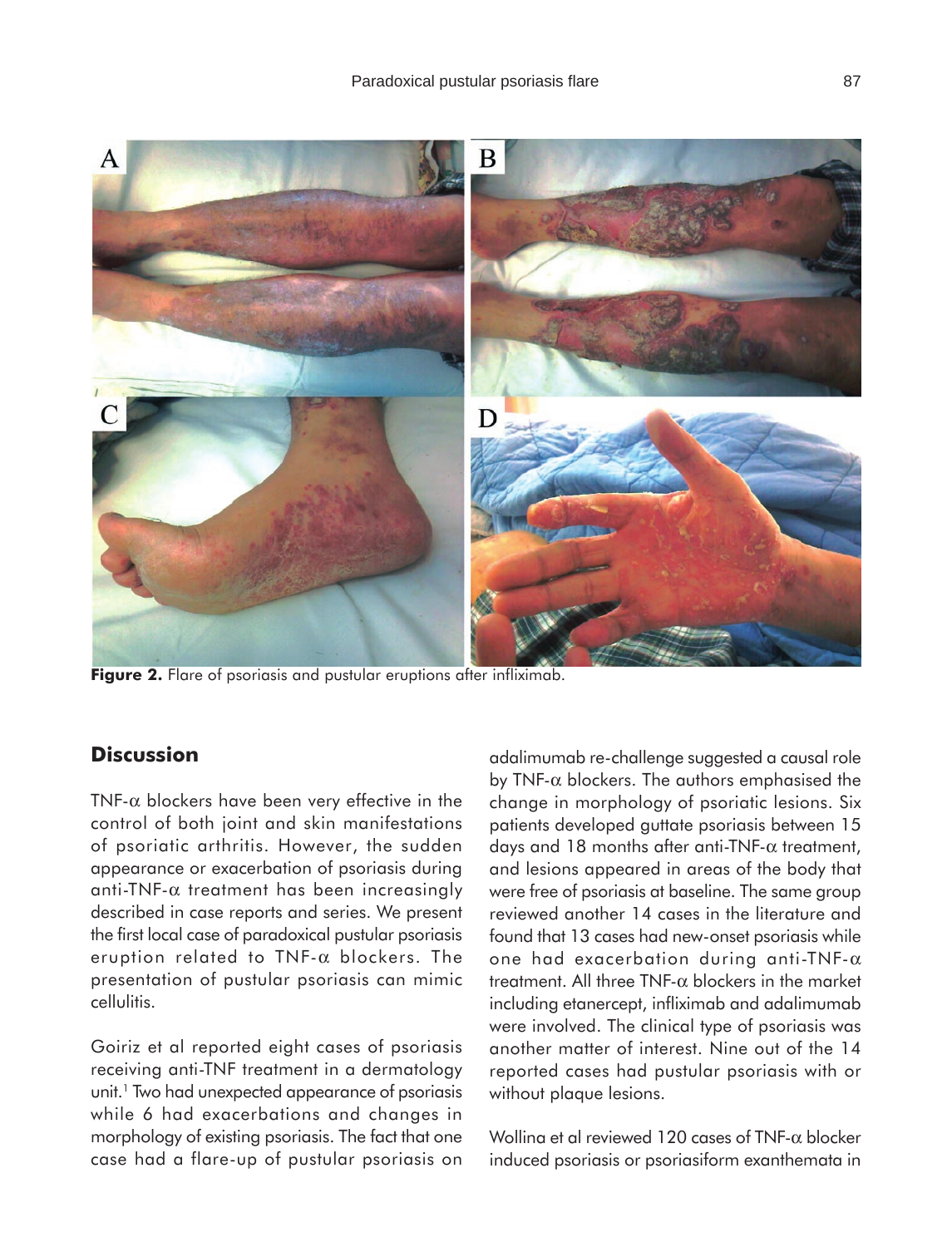2008.<sup>2</sup> Again, all three TNF- $\alpha$  blockers in the market were implicated. TNF- $\alpha$  blockers were given to patients with rheumatoid arthritis  $(n=61)$ followed by ankylosing spondylitis  $(n=21)$ , psoriasis (n=10) and other diagnoses. Psoriasis (excluding palmoplantar pustular type) was the commonest type of skin lesion (n=73), followed by palmoplanter pustular psoriasis (n=37) and nail psoriasis (n=6). Seventy-four cases had newly induced psoriasis and 25 had aggravation of pre-existing psoriasis. The mean time from the first adminstration of TNF- $\alpha$  blocker to the onset of psoriasis flare was 9.5 months. The psoriasis flare might occur after a single dose of TNF- $\alpha$ blocker, or the flare might be delayed up to 63 months after the first administration of drug. Variable outcomes were reported. Forty-seven patients discontinued TNF- $\alpha$  blockers with or without adjunct anti-psoriatic therapy. Twenty-one, twenty and three patients achieved complete, partial remission and stable disease respectively. Fifty-three patients continued TNF- $\alpha$  blockers with anti-psoriatic therapy despite cutaneous adverse effects; complete, partial remission and stable disease were achieved in 24, 27 and 2 patients respectively. These results were not different from those who discontinued TNF- $\alpha$  blockers. In six patients with an immediate switch to another TNF- $\alpha$  blockers, 5 patients improved.

In a study using data from the British National Registry from 2001 to 2007, there were 25 incident cases of new-onset psoriasis out of 9826 rheumatoid arthritis patients treated with TNF- $\alpha$ blockers. The incidence of psoriasis was 1.04 (95% CI 0.67-1.54) per 1000 person years. Patients treated with adalimumab had a higher rate of incident psoriasis when compared with etanercept (IRR 4.6, 95% CI 1.7-12.1) and infliximab (IRR 3.5, 95% CI 1.3-9.3).3

It is an interesting paradox that while TNF- $\alpha$ blockers are on one hand efficacious for psoriasis, they may also trigger the occurrence of psoriasis. The underlying pathomechanisms for the induction of psoriasis remains elusive. A number of possibilities have been proposed. Firstly, it could be a misdiagnosis of primary rheumatic disease, where psoriatic arthritis could precede psoriasis in 15% of cases. Others have suggested drug hypersensitivity reaction or a bacterial infection due to TNF- $\alpha$  suppression.<sup>4</sup> However, these are not likely. The pattern of the psoriatic adverse events did not match the rapid time to onset of allergic reaction and biopsies of selected cases have confirmed typical psoriasis instead of infection.<sup>1,5</sup> It is possible that TNF- $\alpha$  blockers disrupt the balance between various cytokines. TNF- $\alpha$  blockers may have a role in triggering cross-reactivity implicated in psoriasis.6 One hypothesis is on the balance of  $TNF-\alpha$  and type 1 interferon (IFN)-α. Dermal plasmacytoid dendritic cells (PDC) which produce IFN-α have been implicated in playing a key role in the early phase of induction of psoriasis, and TNF- $\alpha$ downregulates PDC and thus IFN-α.7,8 TNF inhibition may produce locally sustained IFN- $\alpha$ production leading to the outbreak of psoriasis.<sup>9</sup> Raised lesional type I IFN- $\alpha$  activity has been demonstrated in TNF induced psoriasis as compared to psoriasis vulgaris.10 Although not a common side effect, the clinician should be alerted to new eruptions or aggravation of pre-existing psoriasis during TNF- $\alpha$  blocker treatment. There is no easy answer as to whether to continue anti-TNF- $\alpha$  therapy if a psoriatic eruption occurs. Variable courses have been observed in the literature. Many physicians would stop the treatment. There are however, some reports on improvement of psoriasis despite continuation of anti-TNF- $\alpha$  with or without anti-psoriasis treatment. If re-challenge of anti-TNF- $\alpha$  therapy is considered, a second TNF inhibitor may be a better choice.

### **References**

- 1. Goiriz R, Daudén E, Pérez-Gala S, Guhl G, García-Díez A. Flare and change of psoriasis morphology during the course of treatment with tumour necrosis factor blockers. Clin Exp Dermatol 2007;32:176-9.
- 2. Wollina U, Hansel G, Koch A, Schönlebe J, Köstler E, Haroske G. Tumor necrosis factor-alpha inhibitor-